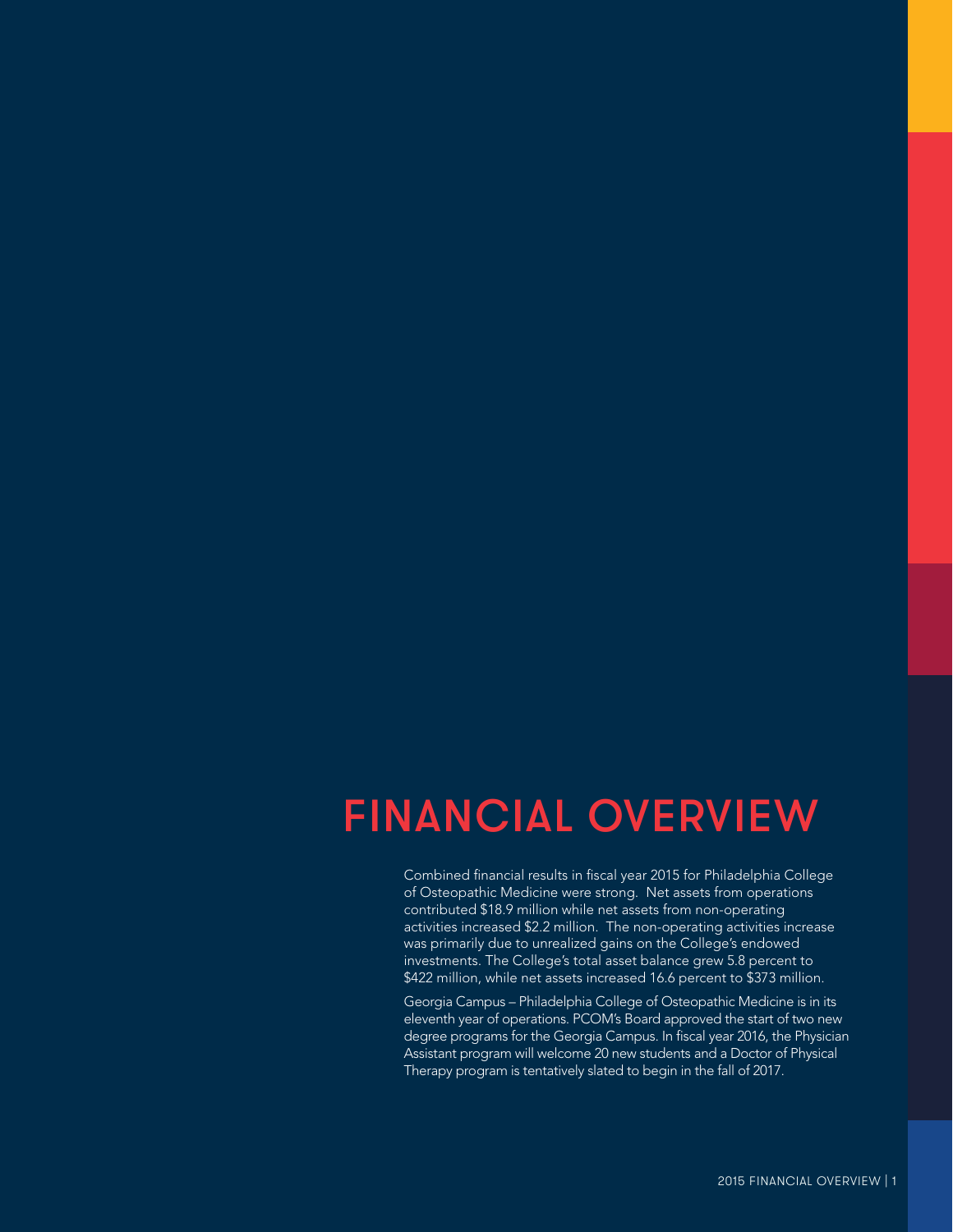## $\begin{picture}(100,100) \put(0,0){\line(1,0){10}} \put(0,0){\line(1,0){10}} \put(0,0){\line(1,0){10}} \put(0,0){\line(1,0){10}} \put(0,0){\line(1,0){10}} \put(0,0){\line(1,0){10}} \put(0,0){\line(1,0){10}} \put(0,0){\line(1,0){10}} \put(0,0){\line(1,0){10}} \put(0,0){\line(1,0){10}} \put(0,0){\line(1,0){10}} \put(0,0){\line(1,0){10}} \put($ **FINANCIAL OVERVIEW**



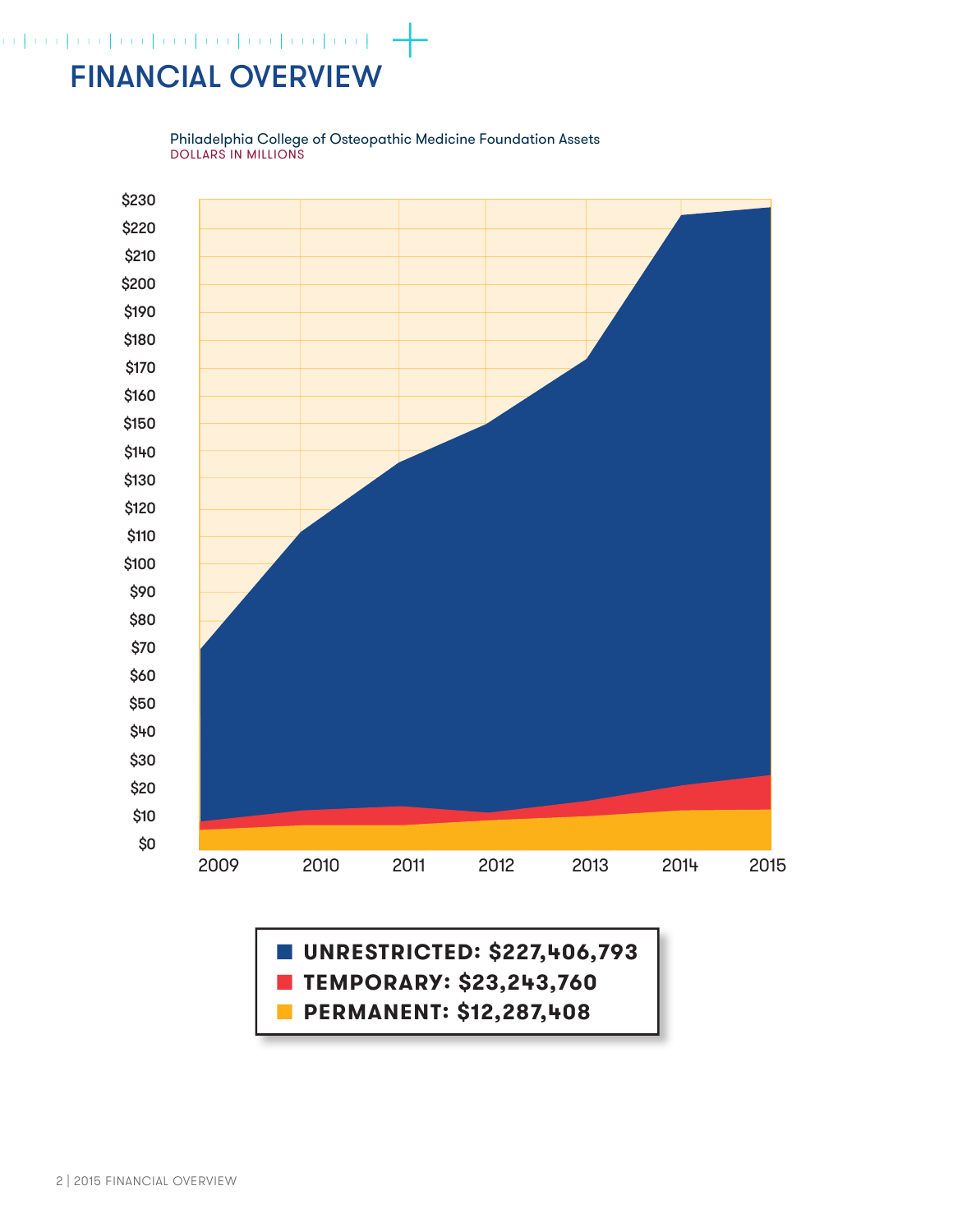

### Sources of revenues from operations **DOLLARS IN MILLIONS**



# **INVESTMENT INCOME**

**NET PATIENT SERVICE** 

**OTHER SOURCES** 

**GRANT INCOME** 

**GRADUATE MEDICAL EDUCATION** 

**TUITION AND FEES** 

## **TOTAL REVENUES: \$133.6 MILLION**